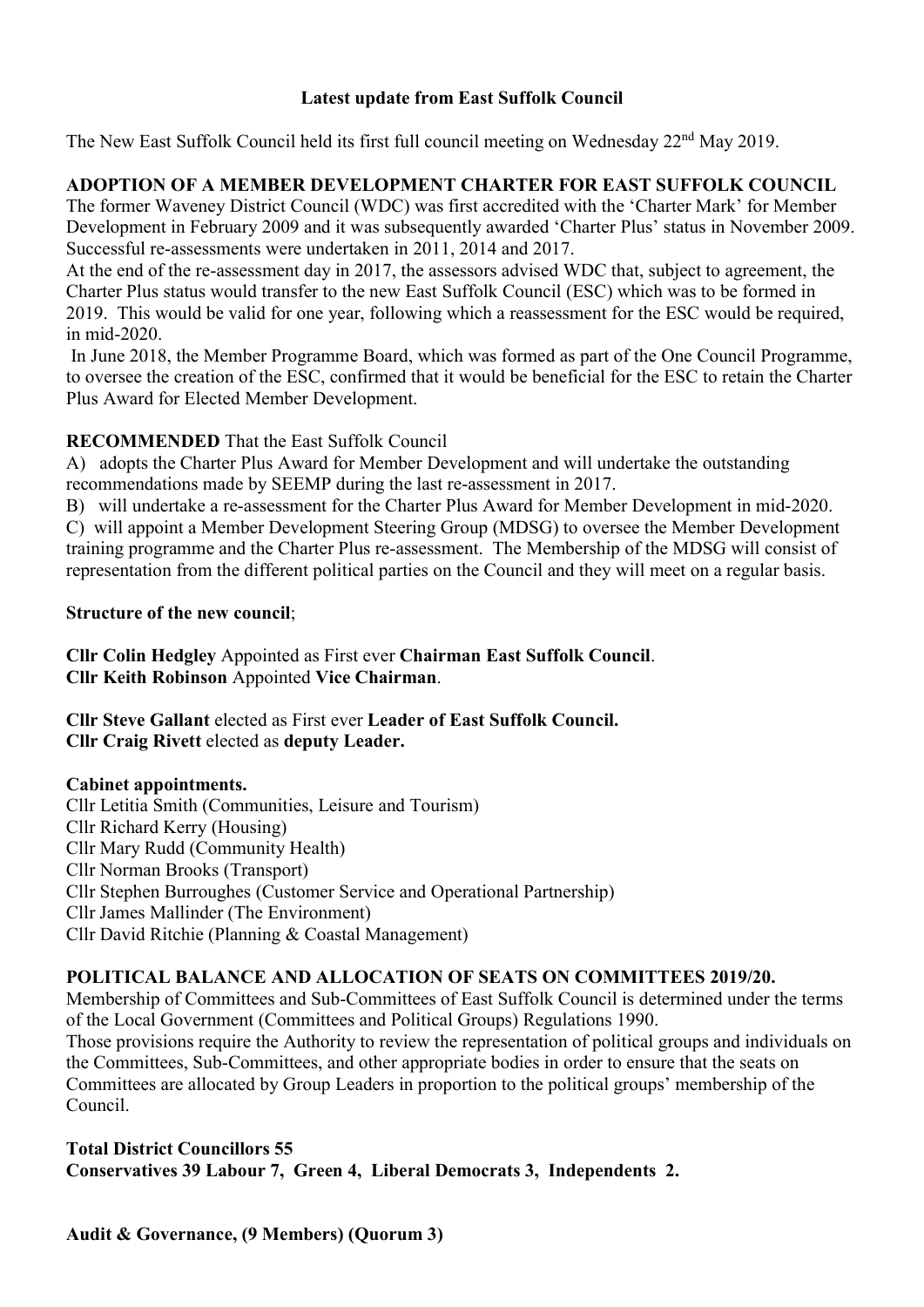Cllr Edward Back © Cllr Maurice Cook © Cllr Linda Coulam © Cllr Chris Mapey © Cllr Tess Gandy (L) Cllr Rachel Smith-Lyte (G) Cllr Ed Thompson (LD)

Cllr Geoff Lynch – Chairman © Cllr Frank Mortimer – Vice Chairman ©

#### Licensing (15 Members) (Quorum 4)

Cllr Paul Ashdown © Cllr Edward Black © Cllr Jocelyn Bond © Cllr TJ Haworth-Culf © Cllr Colin Hedgley © Cllr Frank Mortimer © Cllr Trish Mortimer © Cllr William Taylor © Cllr Steve Wiles © Cllr Janet Craig (L) Cllr Tess Gandy (L) Cllr John Fisher (I) Cllr Rachael Smith-Lyte (G)

Cllr Keith Robinson – Chairman © Cllr Mark Newton – Vice Chairman ©

#### Planning North, (9 members) (Quorum 3)

Cllr Paul Ashdown – Chairman © Cllr Jenny Ceresa – Vice Chairman Cllr Jocelyn Bond © Cllr Norman Brooks © Cllr Linda Coulam © Cllr Andree Gee © Cllr Craig Rivett © Cllr Malcolm Pitchers (L) Cllr Graham Elliott (G)

### Planning South, (9 members) (Quorum 3)

Cllr Melissa Allen © Cllr Stuart Bird © Cllr Chris Blundell © Cllr Colin Hedgley © Cllr Mike Deacon (L) Cllr Tony Cooper (I) Cllr Kay Yule (LD)

Cllr Debbie McCallum – Chairman © Cllr Tony Fryatt – Vice Chairman ©

#### Scrutiny (13 members) (Quorum 4)

Cllr Judy Cloke © Cllr Linda Coulam © Cllr Andree Gee © Cllr Tracy Green © Cllr Geoff Lynch © Cllr Mark Newton © Cllr Keith Robinson © Cllr William Taylor © Cllr Louise Gooch © Cllr Caroline Topping (G) Cllr David Beavan (LD)

Cllr Stuart Bird – Chairman © Cllr Mike Deacon – Vice Chairman (L)

#### Appointments (6 members) (Quorum 3)

Leader or Deputy Leader © Relevant Cabinet Member © Customer Member for Customer Services © Chairman of Scrutiny Committee © Cllr Peter Byatt (L) Cllr Graham Elliott (G)

## APPOINTMENTS TO OUTSIDE BODIES FOR 2019/20 (NON-EXECUTIVE)

In accordance with Part 2 (Section B) of the Council's Constitution, the Council will be appointing Councillor representatives to Outside Bodies where the role relates to a NonExecutive function. The Cabinet, at its meeting on 4 June 2019, will consider representation on Outside Bodies where the role relates to an Executive function.